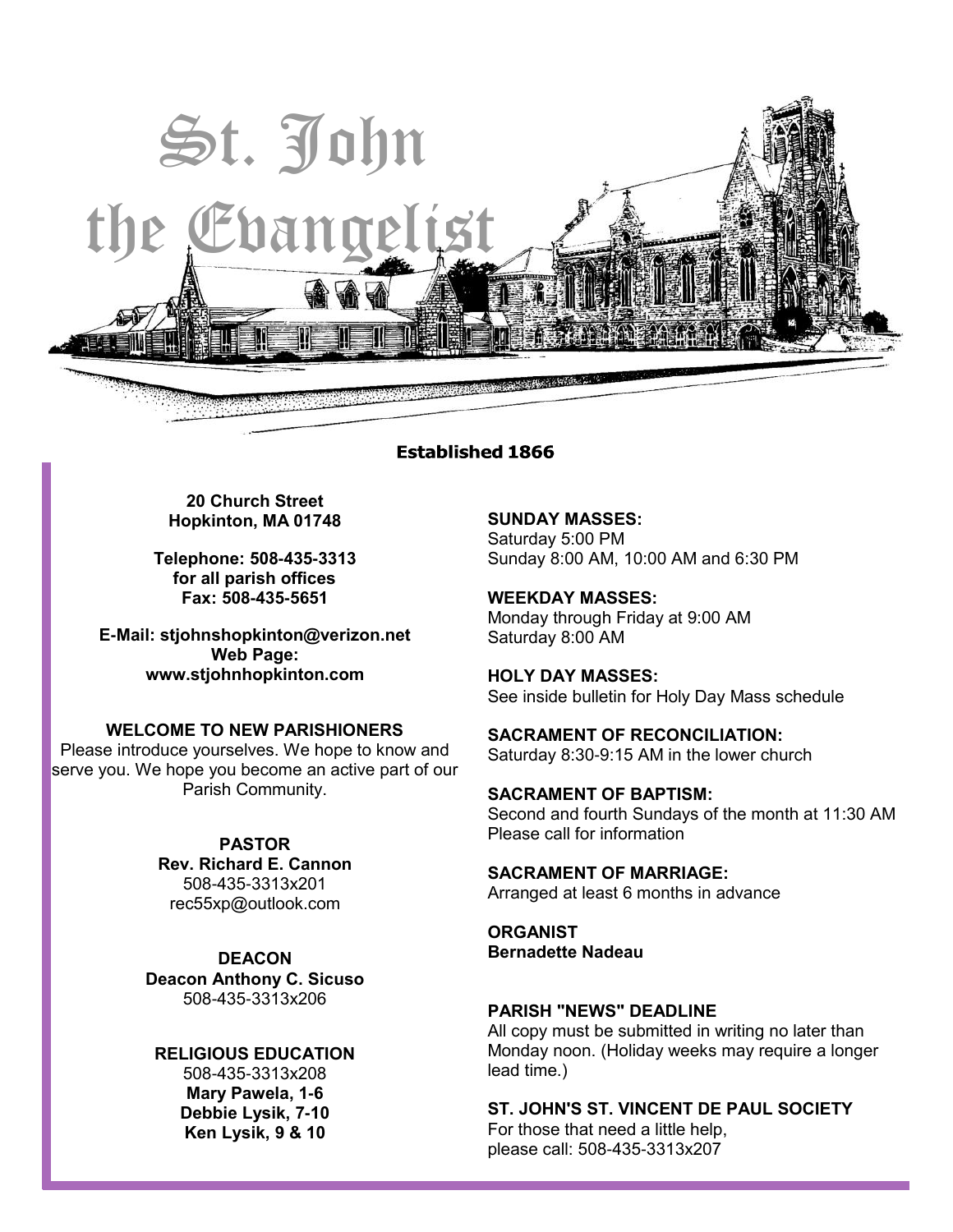## *ST. JOHN THE EVANGELIST HOPKINTON*





**Jesus answered them, "The hour has come for the Son of Man to be glorified. Amen, amen, I say** 

**to you, unless a grain of wheat falls to the ground and dies, it remains just a grain of wheat; but** 

**if it dies, it produces much fruit." - Jn 12:23-24** 

Readings for **NEXT** Sunday, March 28, 2021: *Jn 12:12-16/ Is 50:4-7/ Ps 22:8-9, 17-18, 19-20, 23-24 [2a]/ Phil 2:6-11/ Mk 15:1-39*



### **SATURDAY, MARCH 20**

 5:00 PM The Zocchi and Dzerkacz Families **SUNDAY, MARCH 21**

8:00 AM Parishioners of St. John

10:00 AM Elissa, Katherine, and Frank Ruccia

6:30 PM John and Padraig Daly

## **MONDAY, MARCH 22**

9:00 AM Anna-Marie Duffy (living birthday)

**TUESDAY, MARCH 23**

9:00 AM Special Intention

**WEDNESDAY, MARCH 24**

9:00 AM J. Ross Meehan

#### **THURSDAY, MARCH 25**

 9:00 AM All the Holy Souls in Purgatory 7:00 PM For the sanctity of life

#### **FRIDAY, MARCH 26**

9:00 AM For the conversion of sinners

## **Divine Mercy Prayer Group**

There will be a holy hour of Divine Mercy **every Monday from 6:30-7:30PM in the lower church.** All are welcome.

## **Holy Hour for Conversion of Sinners**

There is a holy hour here at St. John's parish for the conversion of sinners on **Thursdays at 6:30PM in the lower church.**

## **MARK YOUR CALENDAR**

**Adoration of the Blessed Sacrament follows the** 9AM Mass in the lower church every Friday, beginning with the Litany to our Blessed Mother. The Chaplet of Divine Mercy is recited at 11:45AM followed by Benediction. Please feel free to drop in for a visit.

The Sacrament of Reconciliation will be celebrated 8:30-9:15AM in the parish center **NEXT Saturday, March 27.** 



## **THE ANNUNCIATION OF THE LORD**

**Thursday, March 25**

Mass for the sanctity of life at **7PM in the lower chapel**

### **LENTEN CONFESSIONS**

In addition to the regular Saturday morning confessions from 8:30-9:15AM, confessions will also be heard **THIS Monday, March 22, and NEXT Monday, March 29, 7-8PM** in the parish center.

## **2021 Annual Catholic Appeal**

The Boston Archdiocese's Catholic Appeal provides necessary funding for the more than 50 ministries that serve our parishes, schools, and communities, helping us all live our faith together. You can offer your support by going online to bostoncatholicappeal.org to make your gift. Thank you for your support!

**PLEASE NOTE:** Face masks are required to be worn during Mass at St. John's except in the case of a medical exemption. We thank you for your cooperation in following the guidelines and in helping to make everyone feel safe and welcome at Mass.

### **EASTER MASSES**

**We ask that you please make a reservation on our website (stjohnhopkinton.com) for our Easter Vigil Mass and Easter Sunday Masses. Sign up will open on Monday, March 22 at 8AM.** If you have any questions, please call or email the parish office (508-435-3313x203, stjohnshopkinton@verizon.net).



| <b>DAILY MASS</b>                              |                  |  |
|------------------------------------------------|------------------|--|
| MONDAY-WEDNESDAY                               | $9:00$ AM        |  |
| <b>CONFESSION</b>                              |                  |  |
| MONDAY, March 29                               | 7:00-8PM         |  |
| <b>HOLY THURSDAY</b>                           |                  |  |
| MASS OF THE LORD'S SUPPER                      | 7:00 PM          |  |
| <b>GOOD FRIDAY</b>                             |                  |  |
| <b>NO 9AM MASS</b>                             |                  |  |
| THE LORD'S PASSION                             | $3:00$ PM        |  |
| THE LORD'S PASSION                             | 7:00 PM          |  |
| <b>HOLY SATURDAY*</b>                          |                  |  |
| NO 8AM MASS                                    |                  |  |
| <b>CONFESSIONS</b>                             | $8:30 - 9:30$ AM |  |
| <b>EASTER VIGIL MASS</b>                       | $7:30$ PM        |  |
| <b>EASTER SUNDAY*</b>                          |                  |  |
| EASTER SUNDAY MASS 8AM, 10AM & 11:45 AM        |                  |  |
| <b>DIVINE MERCY SUNDAY (April 11)</b>          |                  |  |
| MERCY SUNDAY DEVOTIONS 1:30-3:30 PM            |                  |  |
| *Please note there will be NO 5PM Mass on Holy |                  |  |
| Saturday and NO 6:30 PM Mass on Easter Sunday. |                  |  |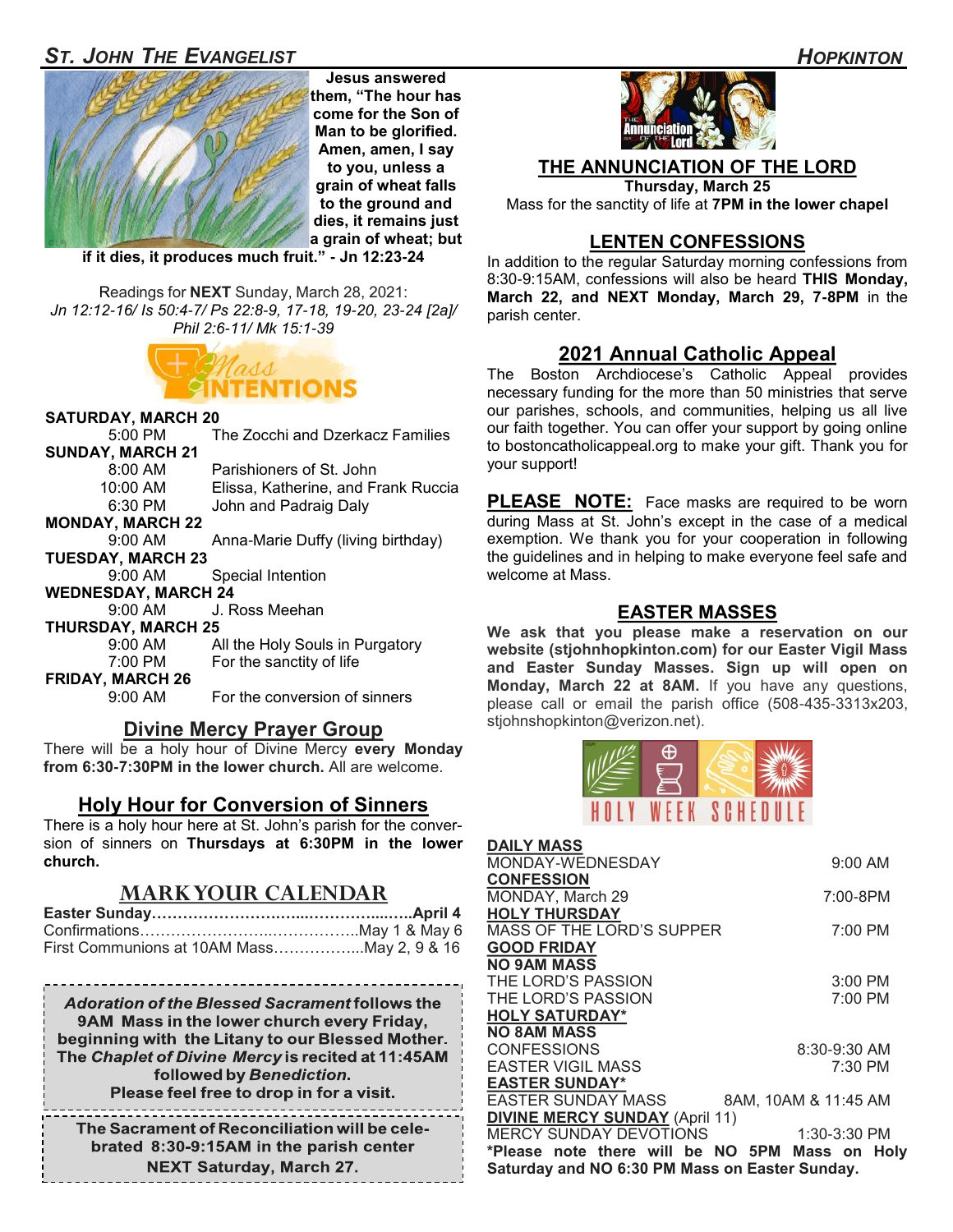

## **WELCOME NEW PARISHIONERS**

If you are new to the Parish, please introduce yourself. We want to know and serve you. We hope you will support your parish with your prayers, your presence and your talents. Please call the Parish Office (435-3313x203) to register.

# **BIBLE OF STUDY**

## **St. John's Bible Study**

Because of the Covid-19 restrictions regarding social gatherings, our Parish Bible Study has gone virtual. We meet **every Tuesday evening at 7:30PM** for one hour via Zoom. We are studying the Sunday readings under the direction of Fr. Conrad. Come and join us. If you wish to receive the link and be on our participant list, send your email request to [rusoire@aol.com.](mailto:rusoire@aol.com)

## **ST. VINCENT DE PAUL SOCIETY**

Thank you to all the parishioners who have been supporting the St. Vincent de Paul Society's mission of helping Hopkinton families in need. Following a busy January and holiday season, we are looking for help. We can use cash donations and \$50 grocery store food cards to be given out at Easter. Checks can be made out to the St. Vincent de Paul Society and mailed or dropped off at the church office. Grocery store cards can also be left at the church office. Again, we are so thankful for all your past and future help!!

## **MUSTARD SEED**

Thank you for your continued support of the Example ople who come to this Catholic Worker Soup boxes on the tables at the rear of the church for your donation. Thank you for your generosity.

## **STATIONS OF THE CROSS**

During Lent we will have Stations of the Cross and Benediction every Friday evening beginning at **7PM in the upper church**. Join us as we engage in a Lenten pilgrimage to the Cross with Jesus.

# *Please Remember in Prayer*

All confined, all in need of healing…Please pray for all deceased and their families…Our servicemen and women, and their families, and all who suffer in embattled countries.



## **RELIGIOUS EDUCATION REMINDERS**

**Monday, April 5, 7PM**: Gr. 9 Zoom class **Sunday, April 11, 5PM**: Gr. 10 Zoom class

# **Grade 2 Mini Retreat**

Parent Zoom meeting on mini retreat—**Sunday, March 21, at 11:30 AM.**

### **St. John's Youth Group Bottle & Can Drive GOOD NEWS! OUR MONTHLY BOTTLE & CAN DRIVE IS ABOUT TO RESUME!**

Our High School Youth Group will be collecting bottles and cans again on the 1st Saturday of each month beginning **Saturday, April 3**, from **10AM-2PM** at the Train Depot on West Main St. Your bottles and cans help fund a number of youth group events. Your help is greatly appreciated. St. John's Youth Ministry thanks you for your support. **Please remain in your car when dropping off! The students will take the bottles & cans from your car. Thank you!**

# **Lenten Food for Families Food Drive**

The Knights of Columbus Bishop Rice Council 4822 is sponsoring a food drive to support the Hopkinton Food Pantry maintained by Project Just Because. Thanks to your generosity and participation, last year's virtual food drive was a huge success. The pandemic continues and our national and local economies have not yet rebounded from the devastation of the Covid 19 pandemic. Many of our friends and neighbors continue to be in distress. Food insecurity affects 1 out of 8 Massachusetts residents. The Project Just Because Food Pantry of Hopkinton is continually challenged to meet the ongoing needs of our community, and they are running critically low on food and supplies. Your local Knights of Columbus are asking for your assistance and continued generosity with a virtual food drive. **Kindly give what you can. No amount is too small!** Please make out your check to *Project Just Because and* put in the memo section: *K of C 4822 FFF Food Drive*. You can either put the check in an envelope marked *K of C Food Drive* in the regular collection basket at the back of St John's or mail it to: St John the Evangelist, 20 Church Street, Hopkinton, MA 01748, ATTN: K of C Food Drive. Thank you so much for any assistance that you can provide!

## **The Veiling of Crosses and Statues**

According to the Roman Missal, the practice of covering crosses and images in the church may be observed, beginning on the Saturday before the fifth Sunday of Lent. In 1988, the Sacred Congregation for Divine Worship, in Paschale Solemnitatis, encouraged the practice, though it is not mandatory. This practice was obligatory in the Church for centuries, up until 1970. Why does the Church encourage this practice? To heighten our Lenten awareness and sharpen our spiritual focus on the great mysteries of our faith that Holy Week makes present: the passion, death, and resurrection of our beloved Savior. In the words of the noted Benedictine liturgist Abbot Dom Gueranger, "The presentiment of that awful hour of our Savior's passion leads the afflicted mother, the Church, to veil the image of her Jesus: the cross is hidden from the eyes of the faithful. The statues of the saints, too, are covered; for it is but just that, if the glory of the Master be eclipsed, the servant should not appear."